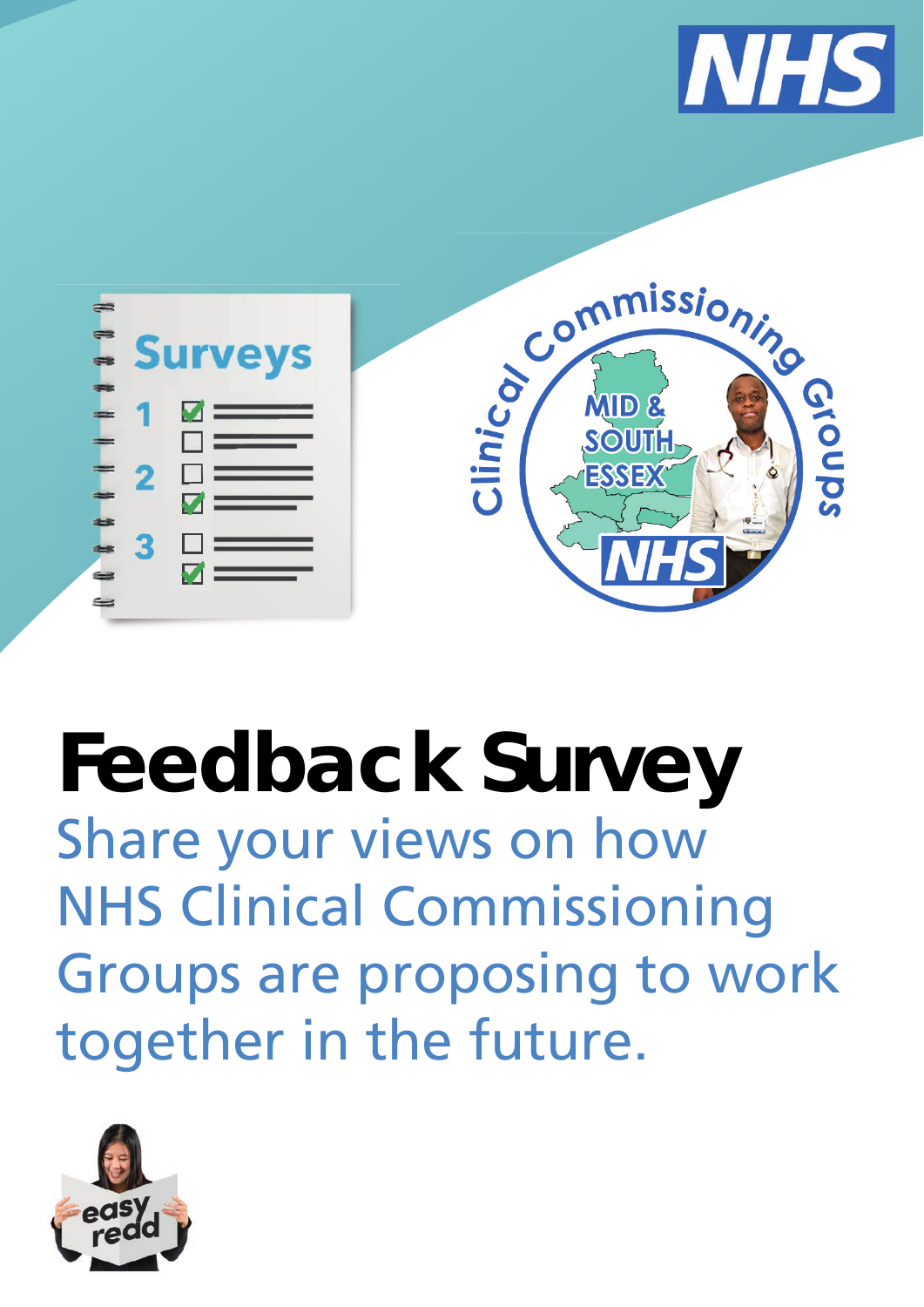## Section 1. **About this survey**



**This survey is your opportunity to share your views on how NHS Clinical Commissioning Groups in mid and south Essex are proposing they will work together from April 2021.**



**The feedback received from this survey will be considered when developing our merger plans.**



**The views will be discussed at Governing Body meetings as well as other Committee meetings.** 



15

**This survey will be open until 15 April 2020.**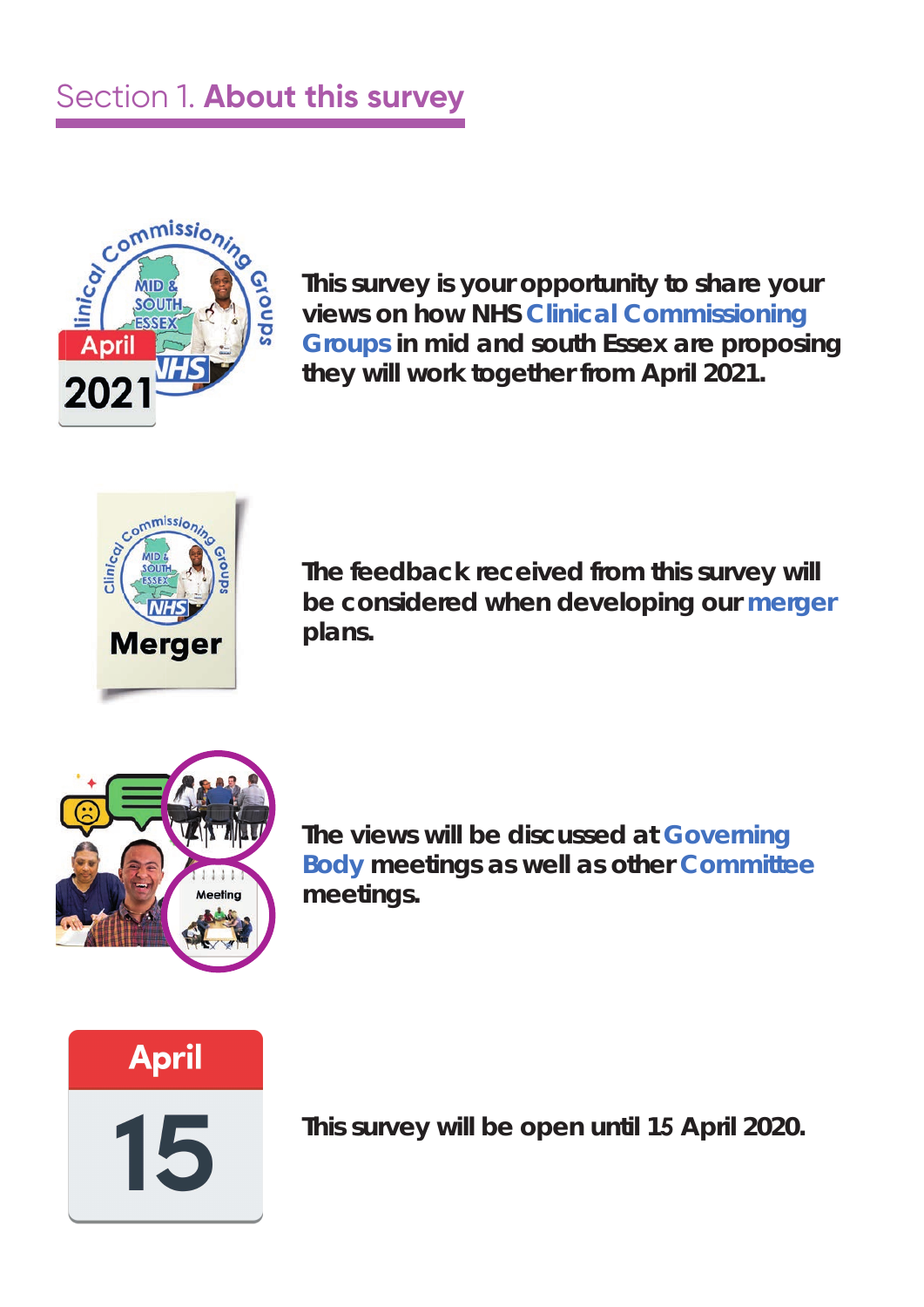

Question 1. **What matters most to you about how health and care is provided in your area?** 



Question 2. **What would be your concerns about the changes to Clinical Commissioning Groups in your local area?**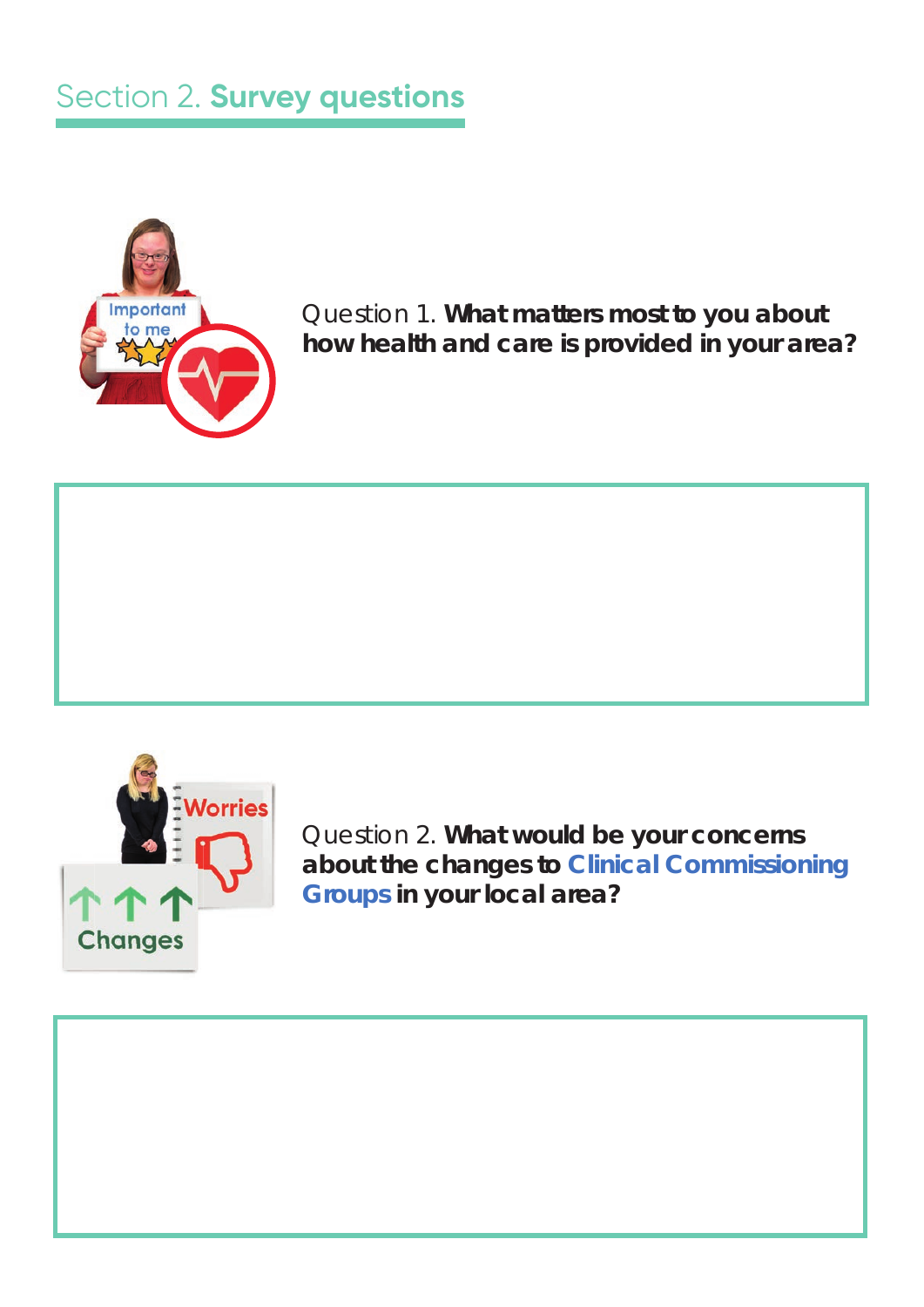

Question 3. **Do you think the discussion**  document **includes all the benefits of the Clinical Commissioning Groups in mid and south Essex working together as one organisation?**



Question 4. **If you answered no to question 2,**  please outline any benefits that you think are **missing from the discussion document. ?**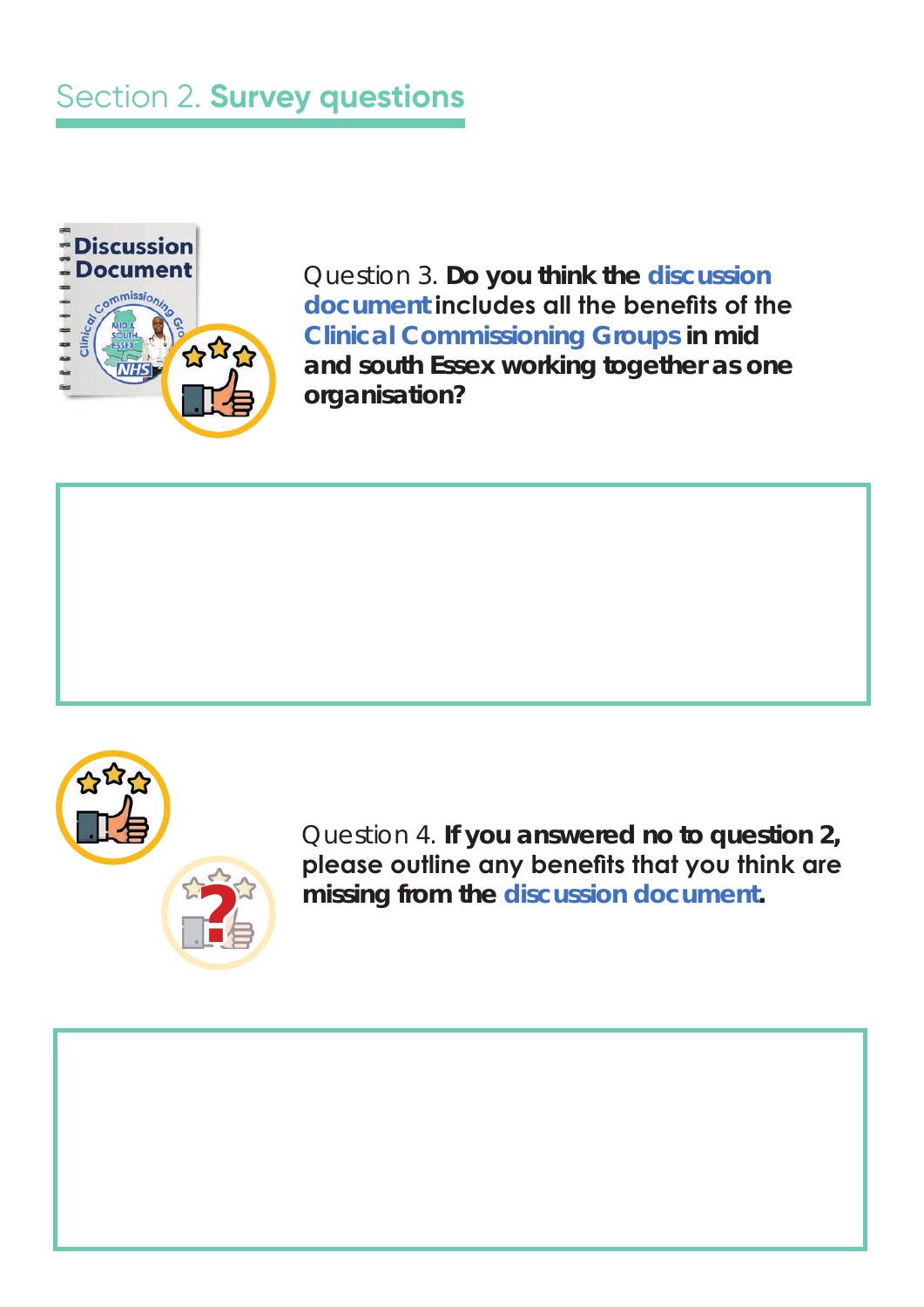

Question 5. **What do you think the best way will be to involve patients and residents in commissioning decisions if we become one merged Clinical Commissioning Group?** 



**For example, currently members of the public can attend Governing Body meetings, local patient reference groups and focus groups.**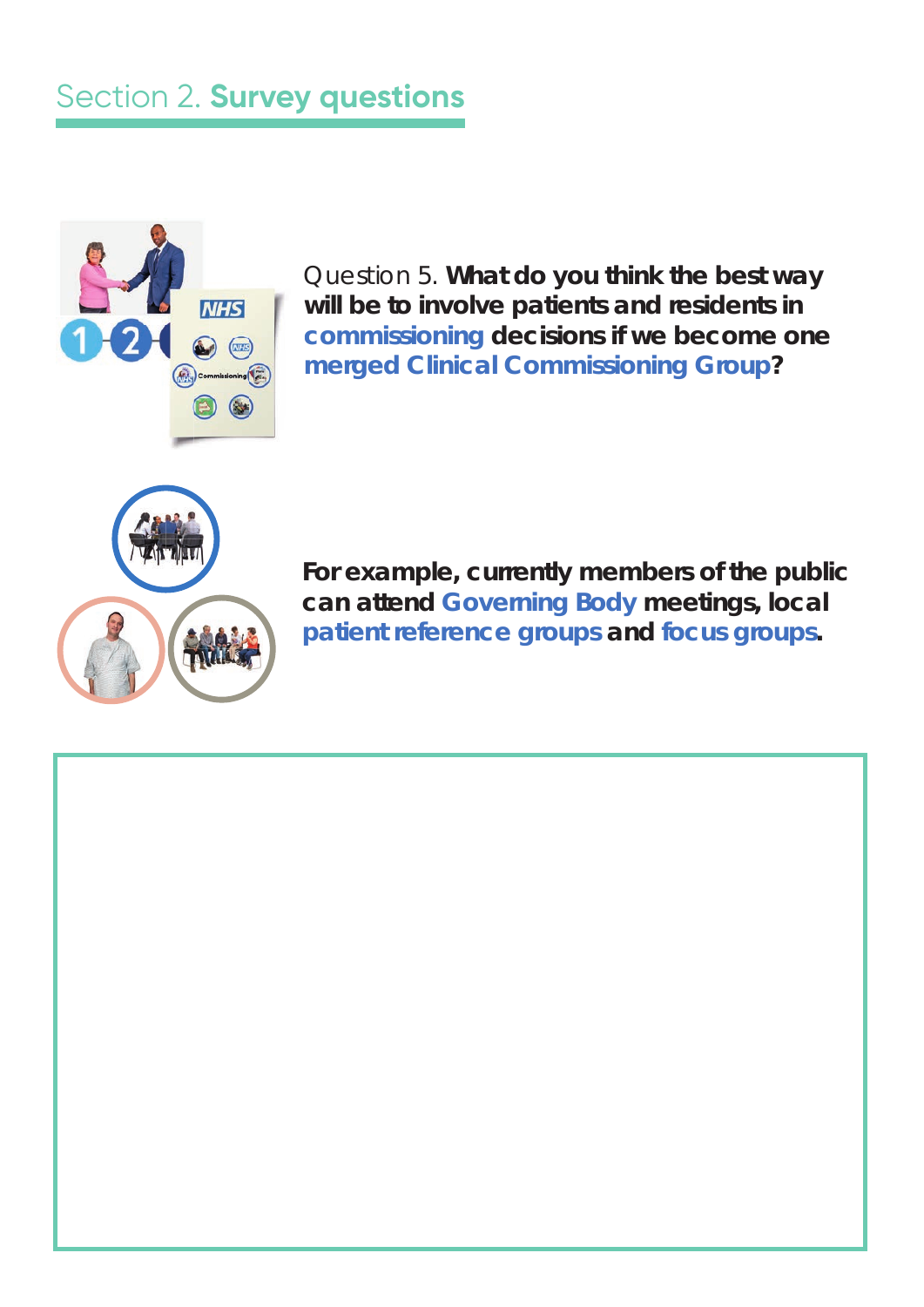

Question 6. **Is there anything else you would like to add?** 

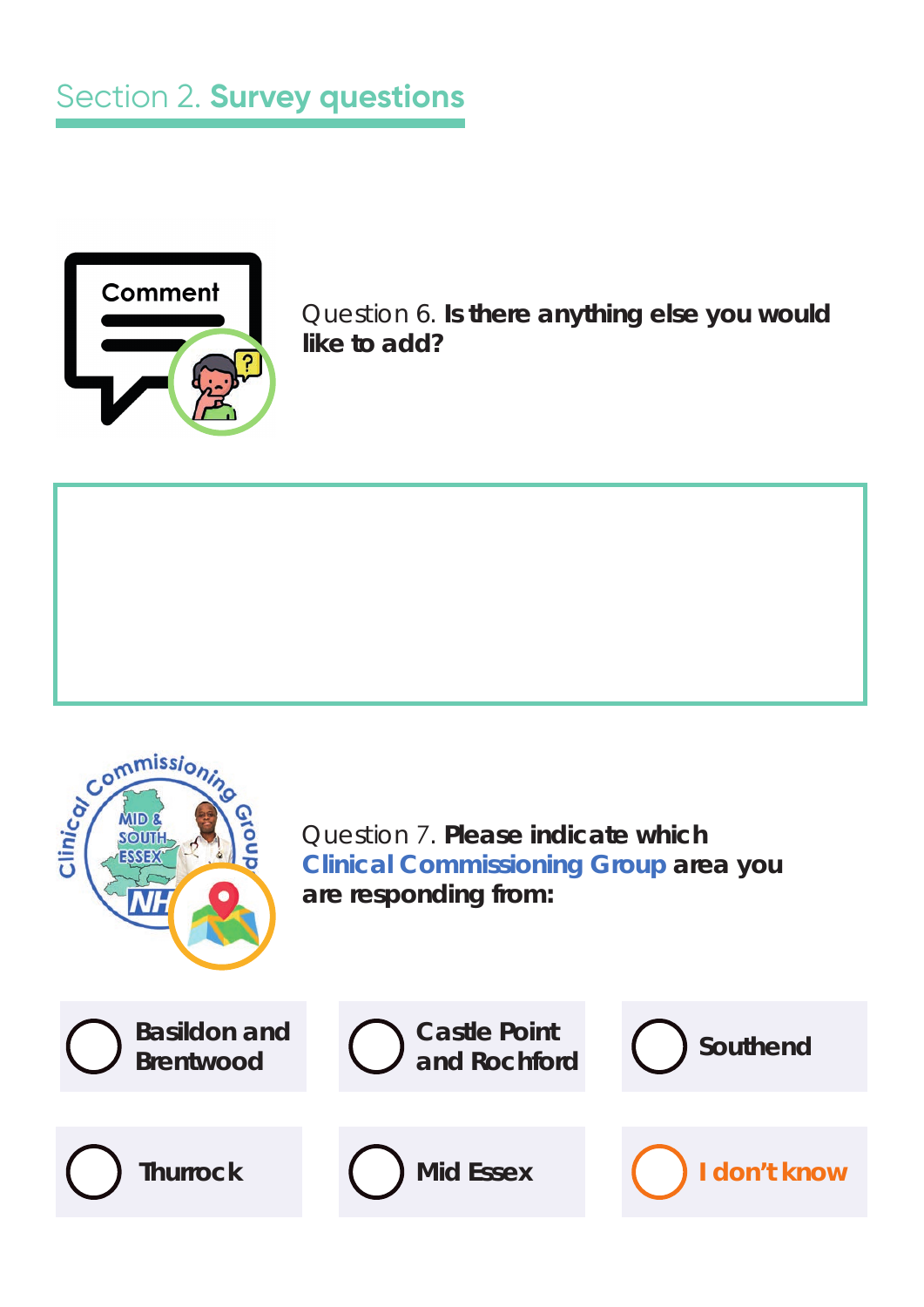

Question 8. **Are you responding as an individual or on behalf of an organisation?**



**Send us your feedback** 



**By email:**

**thuccg.ccgtransformation@nhs.net**



**By post:** 

**NHS Thurrock CCG, Civic Offices, 2nd Floor, New Road, Grays, RM17 6SL**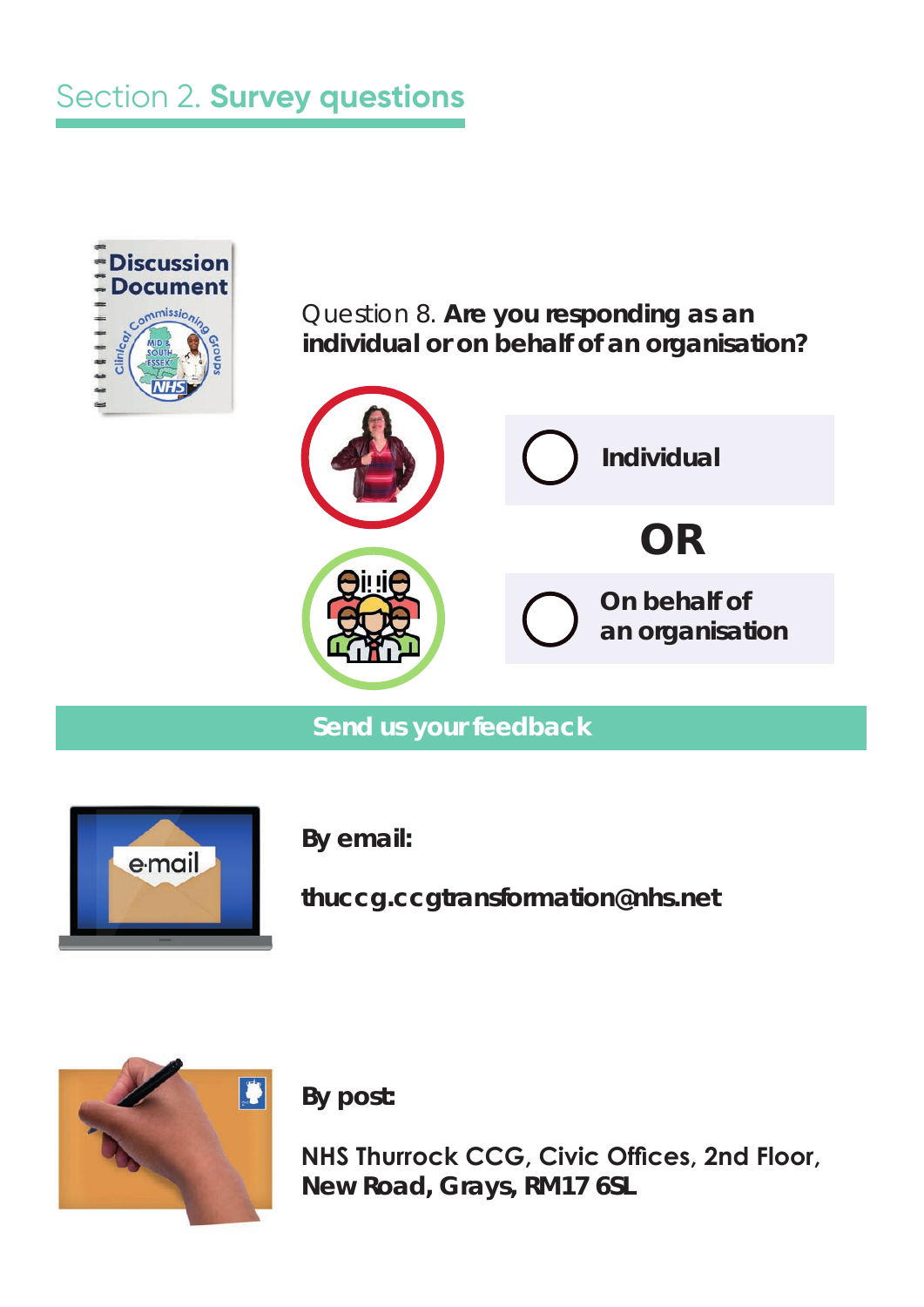## Section 3. **Blue word glossary**













## **Clinical Commissioning Group**

**Responsible for the planning and commissioning of health care services for their local area.**

## **Commissioning**

**The action of planning, agreeing, buying and monitoring health services.**

#### **Committees**

**A group of people that meet up and make decisions about things.**

#### **Discussion Document**

**A document that puts forward some ideas or opinions to discuss a particular topic.**

#### **Focus group**

A small group of people from different **backgrounds talking about a topic.**

### **Governing Body**

**A group of doctors and managers that make decisions about health and care services.**

# **Merger**

**A combination of two things or more things becoming one.**